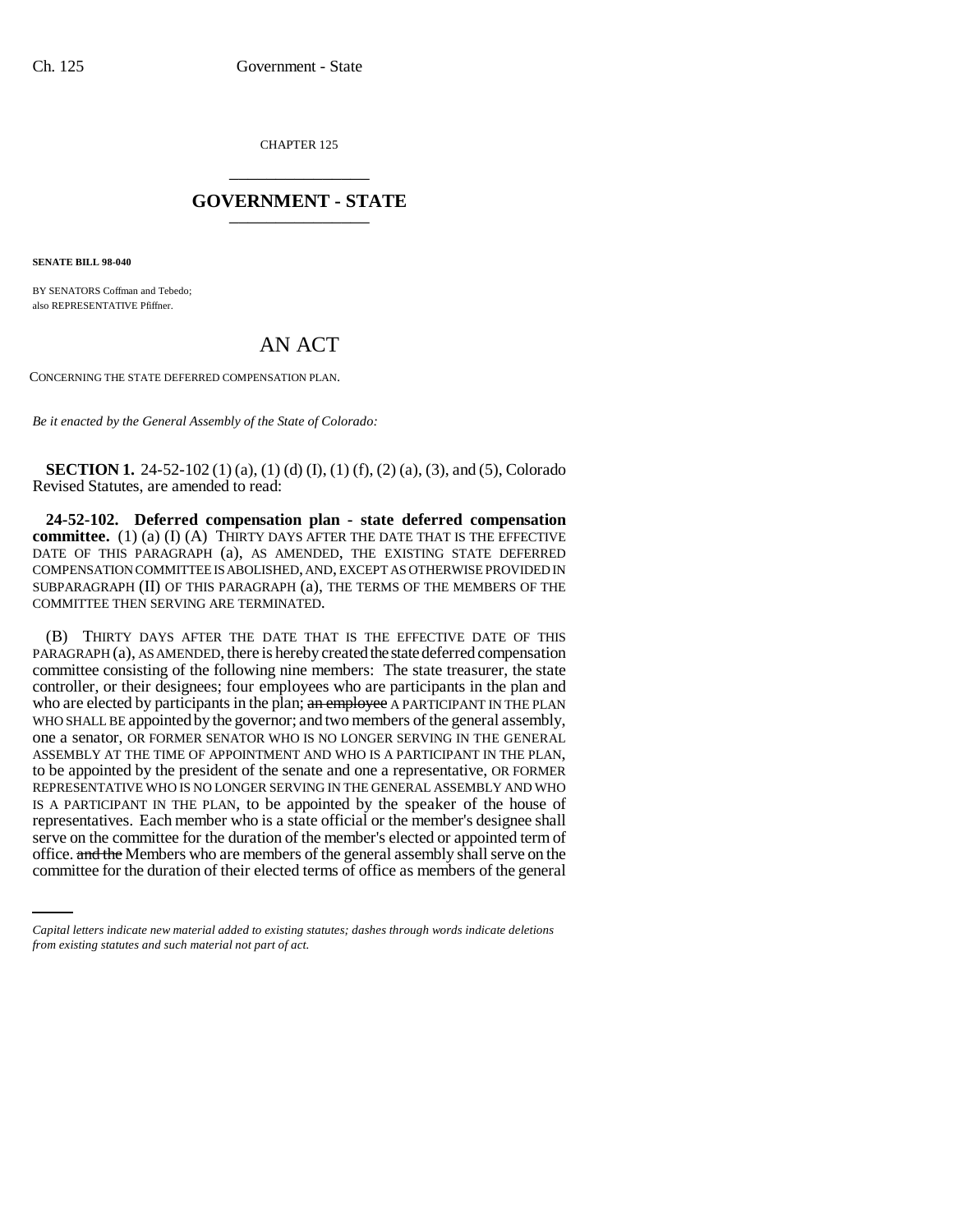assembly; except that A FORMER SENATOR OR REPRESENTATIVE WHO WAS NOT SERVING IN THE GENERAL ASSEMBLY AT THE TIME OF APPOINTMENT SHALL SERVE AT THE PLEASURE OF THE OFFICIAL WHO APPOINTED SUCH INDIVIDUAL TO THE COMMITTEE AND the employee PARTICIPANT IN THE PLAN appointed by the governor shall serve at the pleasure of the governor.

 $(II)$  On and after July 1, 1996, THIRTY DAYS AFTER THE DATE THAT IS THE EFFECTIVE DATE OF THIS PARAGRAPH (a), AS AMENDED, the committee members representing the ELECTED BY PARTICIPANTS IN THE plan participants shall be elected for terms of four years; except that of the two members elected for terms commencing July 1, 1996, one member shall serve for a term of four years and one member shall serve for a term of three years ELECTED MEMBERS WHO REPRESENTED PLAN PARTICIPANTS ON THE STATE DEFERRED COMPENSATION COMMITTEE ABOLISHED PURSUANT TO SUB-SUBPARAGRAPH (A) OF SUBPARAGRAPH (I) OF THIS PARAGRAPH (a) AT THE TIME SUCH COMMITTEE WAS ABOLISHED SHALL SERVE ON THE COMMITTEE CREATED IN SUB-SUBPARAGRAPH  $(B)$  OF SUBPARAGRAPH  $(I)$  OF THIS PARAGRAPH  $(a)$ AS THE MEMBERS ELECTED BY PARTICIPANTS IN THE PLAN FOR TERMS ENDING ON THE DATE THAT THEIR TERMS ON THE ABOLISHED COMMITTEE WERE SCHEDULED TO EXPIRE. The procedure for the election of the committee members representing ELECTED BY PARTICIPANTS IN THE plan participants shall be established by the committee. Vacancies of elected committee members representing ELECTED BY PARTICIPANTS IN THE plan participants shall be filled by election for the unexpired term.

(d) (I) The committee shall exercise its functions over which it has substantial discretion solely in the interest of the benefit recipients of the plan PARTICIPANTS AND THEIR BENEFICIARIES and for the exclusive purpose of providing benefits and defraying reasonable expenses incurred in administering the plan. The committee shall act in accordance with the provisions of this article and with the care, skill, and diligence in light of the circumstances then prevailing that a person acting in a like capacity and familiar with such matters would use in the conduct of an enterprise of like character and with like aims. THE COMMITTEE SHALL BE THE TRUSTEE OF ANY TRUST ESTABLISHED PURSUANT TO THE PROVISIONS OF THIS ARTICLE.

(f) (I) The committee, IN ITS CAPACITY AS COMMITTEE AND TRUSTEE, shall be considered a public entity for purposes of the "Colorado Governmental Immunity Act", article 10 of this title, and shall be included in the coverage provided by the risk management fund pursuant to the provisions of section 24-30-1510.

(II) The committee, IN ITS CAPACITY AS COMMITTEE AND TRUSTEE, may obtain, and the plan shall pay for, insurance or shall self-insure against liability which may arise out of, or is in connection with, the performance of duties by any member of the committee or employee of the plan.

(2) (a) The administrator may establish and administer a deferred compensation plan for employees in addition to any retirement, pension, benefit, or other deferred compensation plans established by the state or a political subdivision. ALL ASSETS AND INCOME OF THE PLAN SHALL BE HELD IN TRUST FOR THE EXCLUSIVE BENEFIT OF PLAN PARTICIPANTS AND THEIR BENEFICIARIES AND TO PAY PLAN EXPENSES IN ACCORDANCE WITH SECTION 457 (g) OF THE FEDERAL "INTERNAL REVENUE CODE OF 1986", AS AMENDED. THE PLAN, INCLUDING ANY ASSOCIATED TRUST, SHALL BE AN